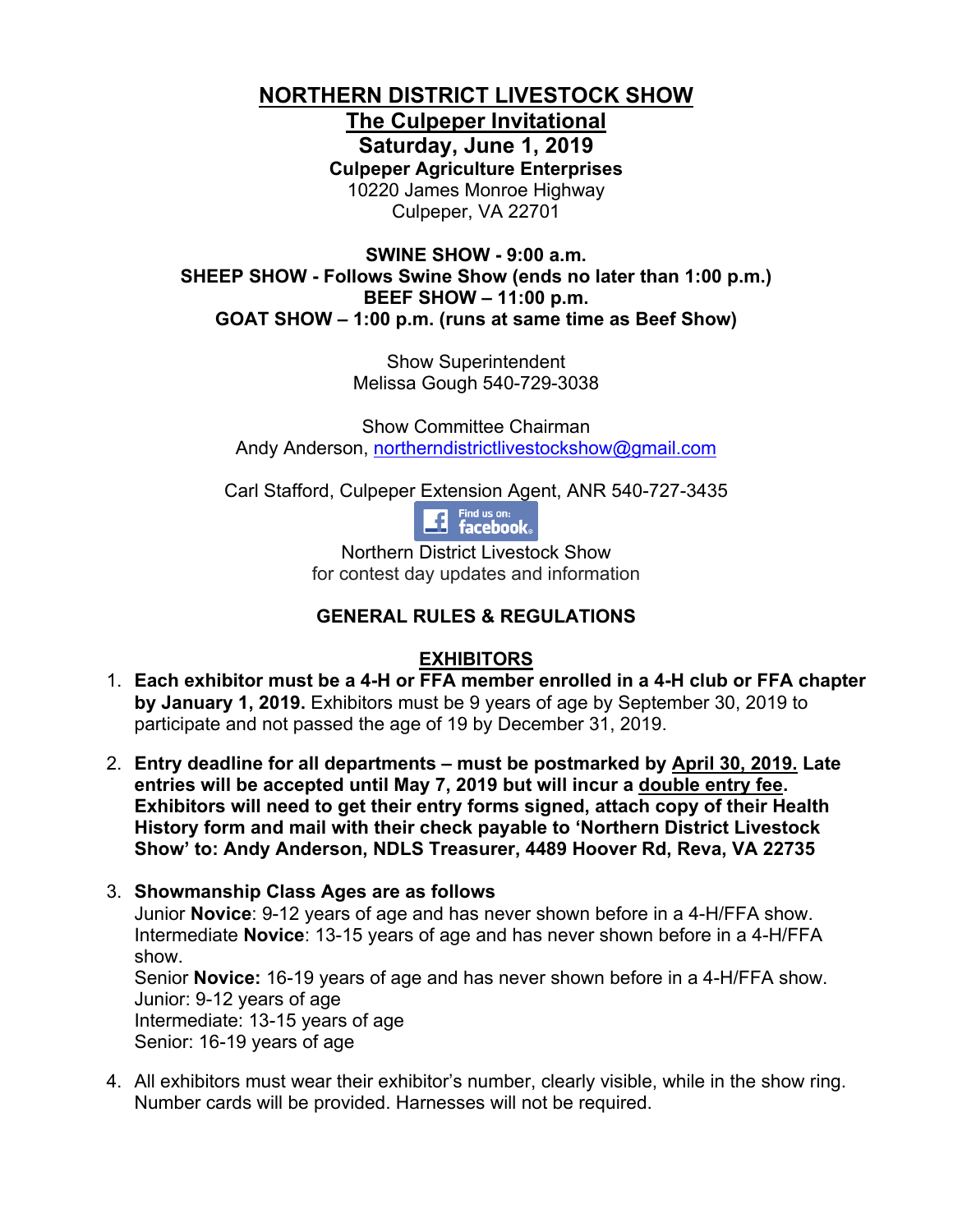- 5. **Showmanship classes -** if an exhibitor enters more than one species, they must enter at least one showmanship class. They do not have to participate in all showmanship classes. Whichever showmanship class they participate in, must be marked on their entry forms.
- 6. All animals must be shown clean and dry.
- 7. With the exception of those with disabilities, injury or when two (2) animals are in the same class the exhibitor must show each class entry. The second animal must be shown by another exhibitor the day of the show. **NO OVERNIGHT STAYING OF ANIMALS OR PERSONS WILL BE ALLOWED.**
- 8. The Northern District Livestock Show is open to exhibitors from the following counties: Albemarle, Alexandria, Arlington, Augusta, Bath, Caroline, Clarke, Culpeper, Fairfax, Fauquier, Fluvanna, Frederick, Greene, Highland, King George, Loudoun, Louisa, Madison, Orange, Page, Prince William, Rappahannock, Rockbridge, Rockingham, Shenandoah, Spotsylvania, Stafford and Warren.

## **CODE OF CONDUCT**

The Code of Conduct is an agreement, formal or implied, between the participants and the management of this show. Its purpose is:

- To ensure the overall well being of animals exhibited.
- To ensure the use of commonly accepted practices in preparing and exhibiting animals for show.
- To maintain the intent and integrity of animal competitions for future generations.

#### **All adults and Youth should abide by the 4-H Code of Conduct.**

Disciplinary action will result from any infraction of the above provisions and any one or more of the following actions may be taken depending on the severity of the infraction a determined by the show committee:

- Legal action
- Suspension of 4-H privileges
- Extension agent will be notified.
- Restitution
- Apology to those involved
- Reprimand
- May be asked not to return in the future shows.

#### **ENTRIES**

1. All entries must be postmarked or delivered to your local extension office by the dates listed under general rules. All checks should be made payable to: **Northern District Livestock Show.** Any returned check fees, bank fees, or other collection fees will be the responsibility of the exhibitor.

#### 2. **A completed, signed "Health History Report for 4-H Members" must accompany entry forms.**

3. All entries must be the property of the 4-H or FFA member making the exhibit. Entries are accepted in good faith that feeding, management, and care of animals have been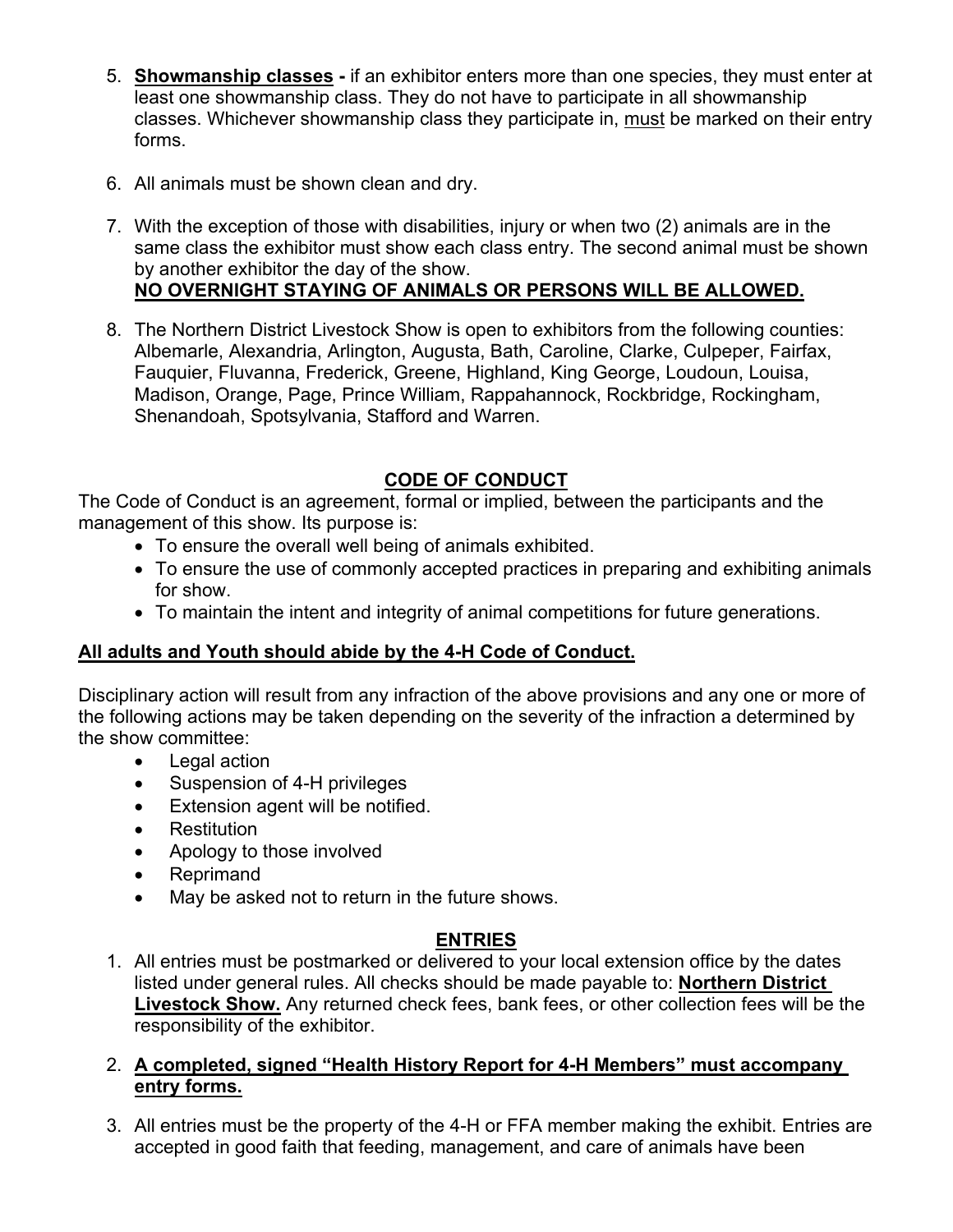conducted as part of a 4-H or FFA project by the exhibitor.

- 4. **Gates will open at 7:00 am, all animals will stay on trailers until they have been cleared by a vet. All SWINE entries must be weighed at the upper barn and in their stalls by 8am. SHEEP and GOAT entries must be weighed at the upper barn and in their stalls by 9am. BEEF entries will be accepted at the lower barn and must be in their stalls by 9am and will be weighed shortly thereafter.** The Northern District Livestock Show will not be responsible for any loss or damage. **NO PERSONS OR ANIMALS WILL BE PERMITTED TO STAY ON THE GROUNDS OVERNIGHT.**
- 5. Animals shall be under the control of exhibitors at all times without the aid of tranquilizers or other drugs. Dangerous or drugged animals will be disqualified and removed from show area.
- 6. All animals exhibited must be in good physical health. Any animal found with a disease that could be passed on to other animals will be removed immediately from the grounds. The show chair and/or veterinarian will check health of animals before unloading. The show chair and/or veterinarian will make the final decision. No health papers from any veterinarian will be accepted.
- 7. Exhibitors must check in with the barn management prior to getting exhibitor number.
- 8. Any animal shown in purebred breeding classes must have registration papers present on the day of the show, except lambs. Lambs that are pending should have proof of both parents that are registered the day of the show. Papers will be checked prior to showing. A screening committee will verify the suitability of entries in any class.
- 9. **All written complaints or suggestions should be directed to appropriate committee chair by close of the show.**
- 10.Show chair has the right to add, delete, or combine classes.

#### **GROUNDS**

- 1. Vehicle operators will observe and obey designated parking areas.
- 2. Show management will do the stall assignments.
- 3. A food stand selling items for breakfast and lunch will be available on the grounds.
- 4. Exhibitors should bring only the bedding they need. Stall deposits are required at \$10 per exhibitor/family due on arrival day and will be returned after stall has been cleaned of all personal trash and belongings. The bedding may remain, but must be scattered. **Persons not cleaning stalls will forfeit deposit.** Cattle and sheep will not be given individual pens. Families will be given a large pen or pens depending on the number of entries brought in. Swine will be given pens depending on the number of entries per exhibitor/family. Goat penning will be done at the discretion of the barn managers. (See goat show rules for more information.)
- 5. Northern District Livestock Show and Culpeper Agriculture Enterprise will not be responsible for damaged or loss of personal property.
- 6. **No pets allowed on grounds.**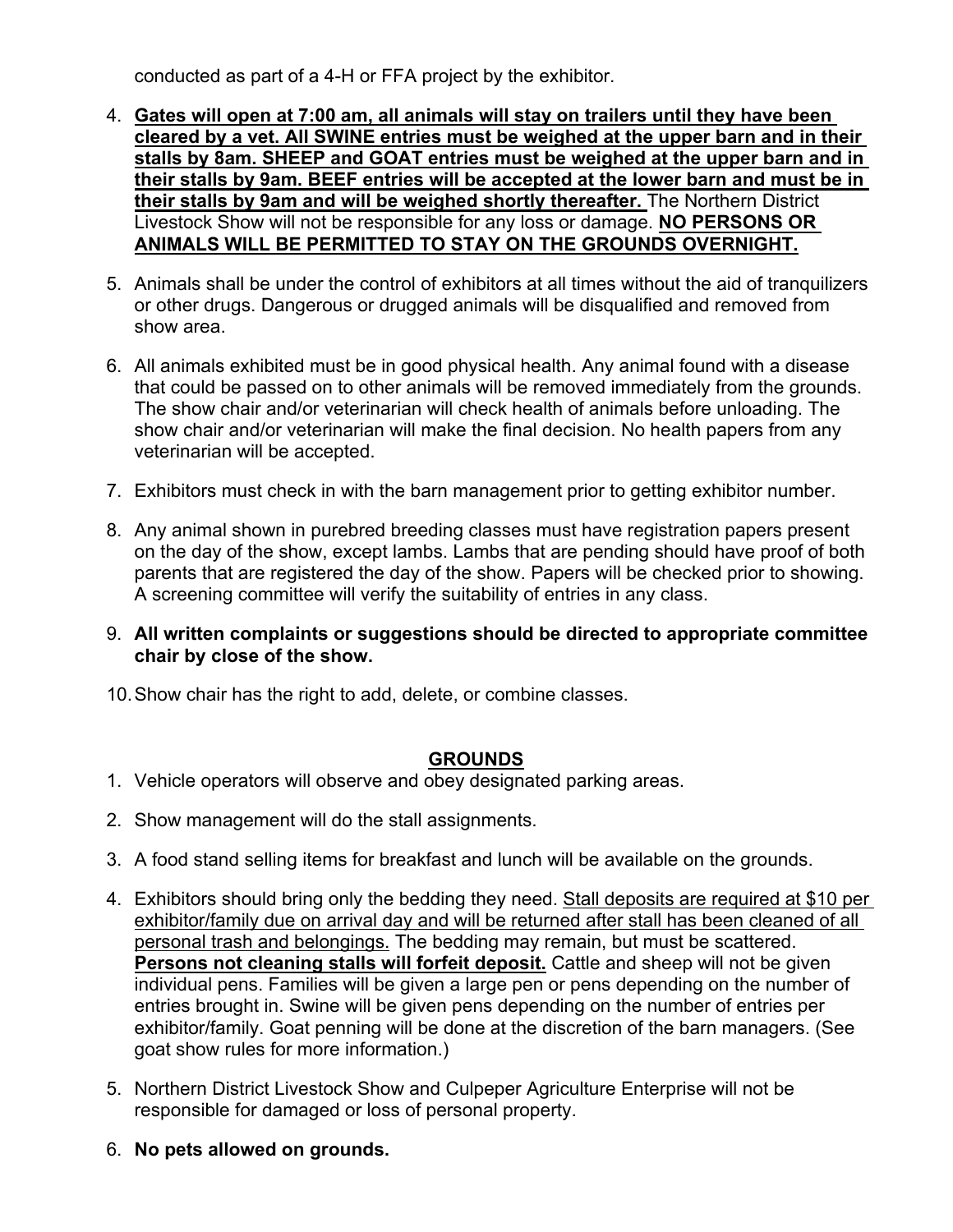## **CLASSES**

- 1. The order of showing and judging will be: Showmanship classes, followed by the other classes listed under each species. Being this is a one day show; each show will start at the conclusion of the others. If an exhibitor enters more than one species at the show he or she has the option of participating in one showmanship or all that they enter. Each exhibitor is required to show in at least one showmanship class. The showmanship class must be marked on the entry form.
- 2. Premium money, ribbons, and awards will be given the day of the show.
- 3. When classes are divided, money and ribbons will be awarded and the winners are eligible to come back in the championship class. It will be the decision of the superintendents as to when classes are to be broken.
- 4. If only one animal is in a class, first place ribbon and second place premium money will be awarded. Breed division class will have 4 animals per class or will show in other purebred.

# **BEEF SHOW RULES**

- 1. **See General Rules & Regulations.**
- 2. All entries must be owned and in possession of the exhibitor by April 30, 2019 and be carried as an official 4-H/FFA project certified by an Extension Agent/FFA advisor.
- 3. An entry fee of \$20 per entry/head must accompany the entry form. **Late Entries \$40/head entry fee**. See **General Rules & Regulations #2** for entry deadlines.
- 4. A \$10 stall deposit per exhibitor/family will be required, paid by check or cash, prior to stall assignment. Deposits will be returned after pens are cleaned out at conclusion of show.
- 5. Bring only the bedding you will need for your animals the day of show. Bedding can be left in stall as long as it is scattered. Penning will be done at the discretion of the barn manager.
- 6. **Cattle may be clipped, washed, and brushed or combed. Only conditioning sprays are allowed. No glues, adhesives, paints, artificial add ons, etc. If caught, exhibitor will be immediately disqualified. This will be highly monitored.**

## **HEALTH REQUIREMENTS**

If heifer originated from a state other than Virginia, Pennsylvania, Maryland, West Virginia, or North Carolina, proof must be shown of negative Brucellosis (BANGS) vaccination and negative TB or current negative blood test within 30 days.

#### **BEEF SHOWMANSHIP**

- 1. Every exhibitor must enter the showmanship class unless you are showing more than one species. **See General Rules & Regulations #4.**
- 2. Animals must be cleaned and well groomed.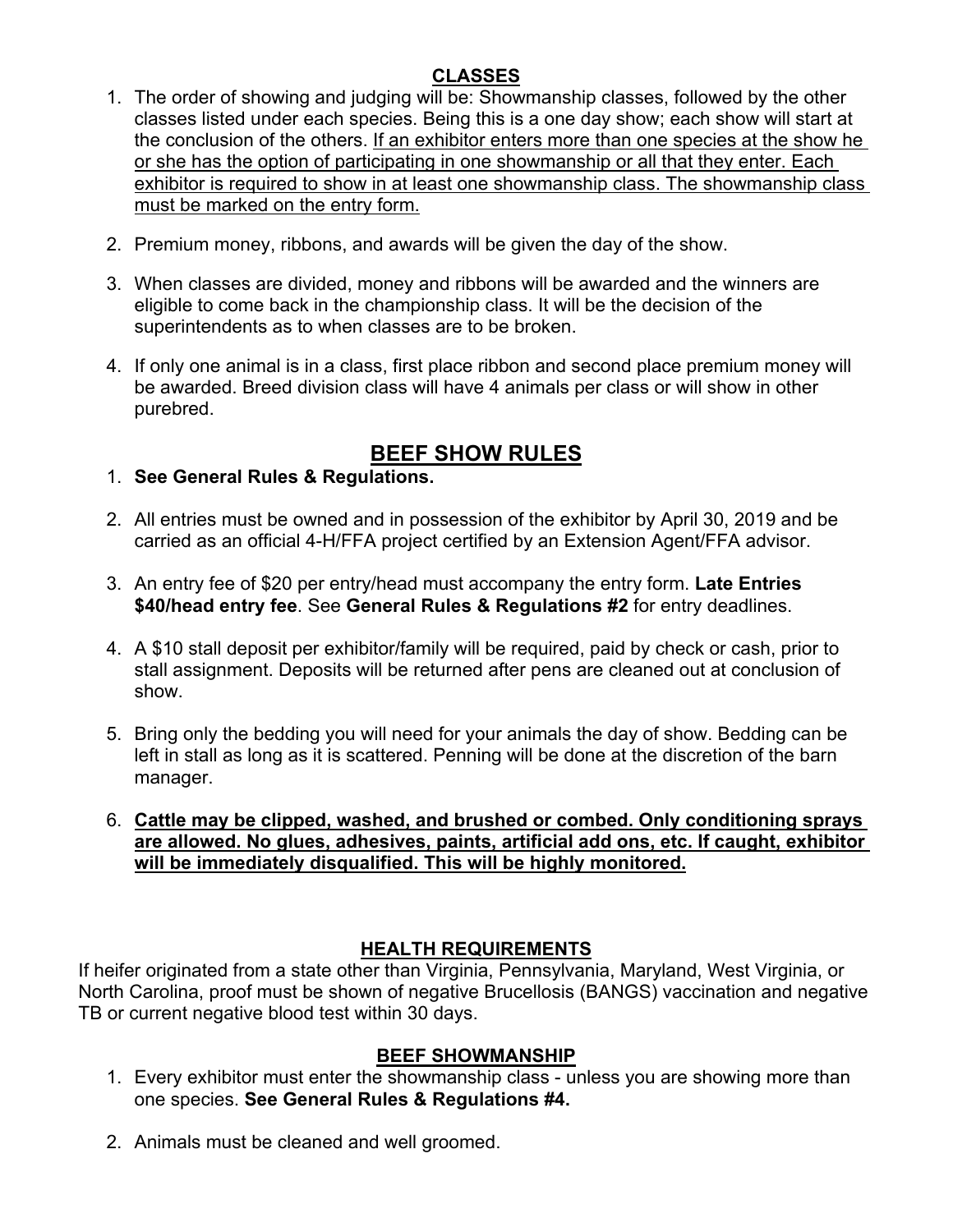#### **FEEDER/MARKET STEERS**

- 1. Beef feeder steers will be divided by weight classes.
- 2. Exhibitors must own their feeder/market steers by February 15, 2019.
- 3. Feeder/market steers are defined as those intended for show and sale by the fall of 2019.
- 4. A maximum of two (2) steers may be entered per exhibitor.

#### **PUREBRED HEIFERS**

- 1. Purebred heifers will be divided into different breed classes. Four (4) or more heifers will constitute a breed division. There is no limit on the number of heifers that can be shown in each breed, so long as the exhibitor does not enter more than two (2) animals per age class.
- 2. Purebred heifers must be entered on the Junior Purebred Heifer project entry blank. **A copy of the registration papers must be included with the entry forms. Registration papers are required the day of the show and will be checked by the barn manager.**
- 3. Tattoos must be legible and match registration papers. If not, must be shown in commercial class.
- 4. The date of sale as shown on the registration certificate will be the date that is used to determine eligibility of purchased heifers or a proper bill of sale.
- 5. All heifers must be the property of, in the care of, and registered in the sole name of the exhibitor by the following dates according to age and show classification:

| Senior Yearling Heifers:        | January 15, 2019 |
|---------------------------------|------------------|
| Early Junior Yearling Heifers:  | January 15, 2019 |
| Late Junior Yearling Heifers:   | January 15, 2019 |
| <b>Summer Yearling Heifers:</b> | March 15, 2019   |
| <b>Senior Heifer Calves:</b>    | April 20, 2019   |

There will be five classes for each breed:

| Senior Yearling Heifers:        | Calved 9/1/2017 - 12/31/2017 |
|---------------------------------|------------------------------|
| Early Junior Yearling Heifers:  | Calved 1/1/2018 - 2/28/2018  |
| Late Junior Yearling Heifers:   | Calved 3/1/2018 - 4/30/2018  |
| <b>Summer Yearling Heifers:</b> | Calved 5/1/2018 - 8/31/2018  |
| Senior Heifer Calves:           | Calved 9/1/1018 - 12/31/2018 |

#### **COMMERCIAL HEIFERS**

- 1. Commercial heifer class will be judged the same as purebred heifers and under the same ownership dates and must be calved on or after September 1, 2017.
- 2. Ribbon and premium money will be awarded.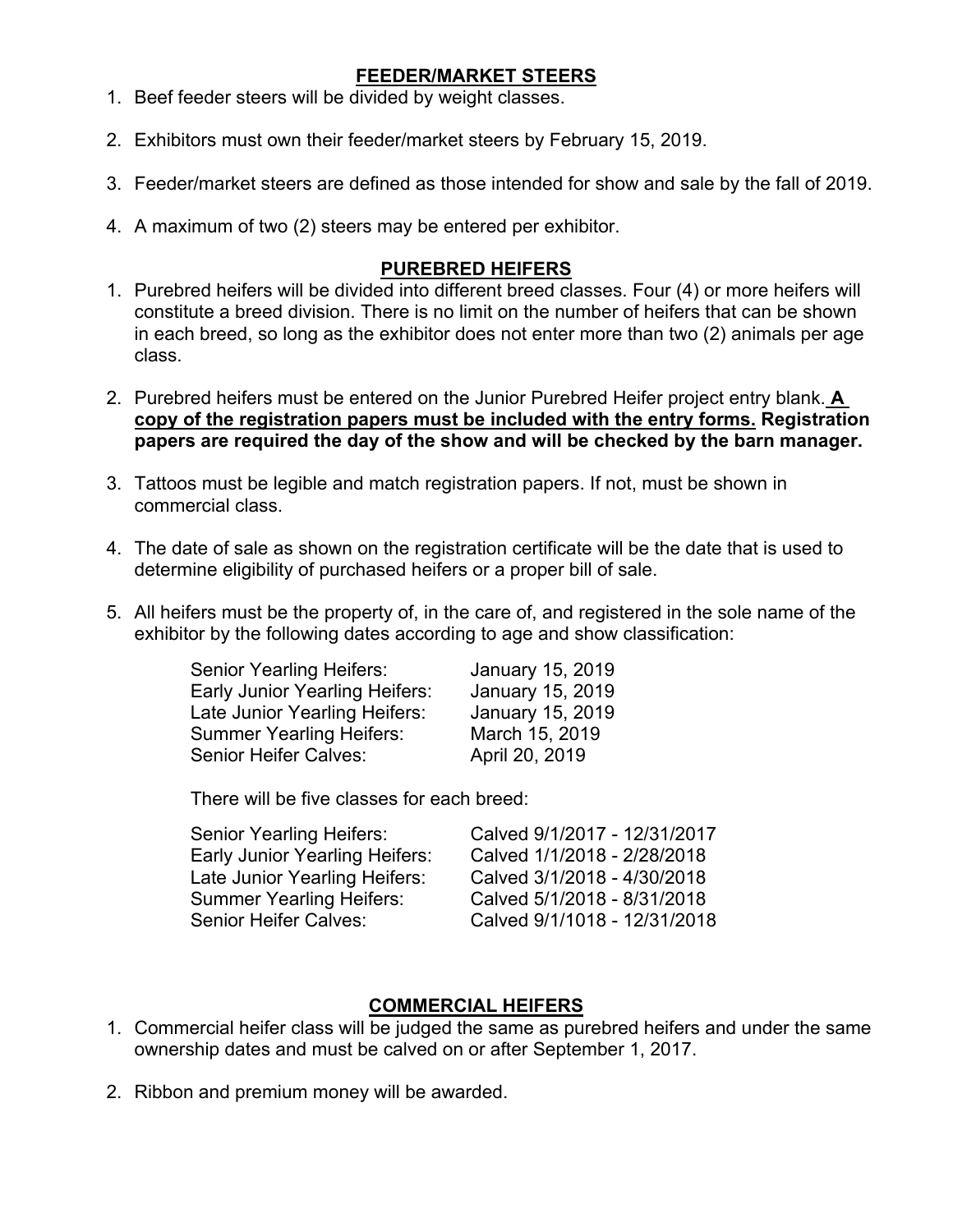## **SHEEP SHOW RULES**

## 1. **See General Rules & Regulations**

- 2. Entry must be the property of the exhibitor by January 1, 2019 for yearlings and aged sheep, and all breeding lambs and feeder/market lambs must be owned by April 30, 2019. It must be carried by an official 4-H or FFA project, certified by an Extension Agent or FFA Advisor.
- 3. An entry fee of \$10 per animal must accompany the entry form. **Late entries \$20/head entry fee**. See **General Rules & Regulations #2** for entry deadline.
- 4. A \$10 stall deposit per exhibitor/family is required, paid by check or cash, prior to stall assignment. Deposits will be returned after pens are cleaned of personal trash and bedding scattered at conclusion of show.
- 5. **All breeding sheep and feeder/market lambs must be slick shorn within two weeks prior to the show except wool sheep. Wool breeds must have more than one inch of wool. All sheep must be shown clean and well groomed.**
- 6. Each exhibitor is limited to a maximum of two (2) entries per class. Total head entered must not exceed 8 breeding sheep and/or 6 feeder/market lambs.
- 7. **Scrapie Tags are required for all animals including wethers. The tags will be the official scrapie tags with the farm number appearing. No metal slaughter only tags will be accepted. Purchased lambs from large breeders should already have these tags when purchased.**
- 8. Bring only the bedding you will need for your animals the day of the show. Penning will be done at the discretion of the barn managers. Bedding does not have to be cleaned-up and removed, only scattered, and your personal trash and belongings must be picked up at the conclusion of the show to get your deposit back.
- 9. Sheep may only be shown in one division (i.e. feeder/market, purebred, commercial, or wool). **Feeder/market lambs will be shown in either bred and owned, or non-bred and owned classes, but not both. This must be marked on entry form.**
- 10.While showing of the animal there will be no continuous lifting of the animal off the ground. This will lead to disqualification. This will be monitored during the show. **Animals will be treated humanely while they are at the show.**

## **DIVISION 1 – SHEEP SHOWMANSHIP**

1. All sheep exhibitors must enter the showmanship class unless you are showing more than one species the day of the show. **See General Rules & Regulations #4.**

## **DIVISION 2 – FEEDER / MARKET LAMBS**

- 1. Only wethers or ewe lambs may be shown in this division. Wethers must be shown with no evidence of testicular tissue and be completely healed from castration.
- 2. Scales will be provided and lambs will be weighed on the day of the show to determine final entries in the feeder/market lamb classes. Minor weight adjustments may be made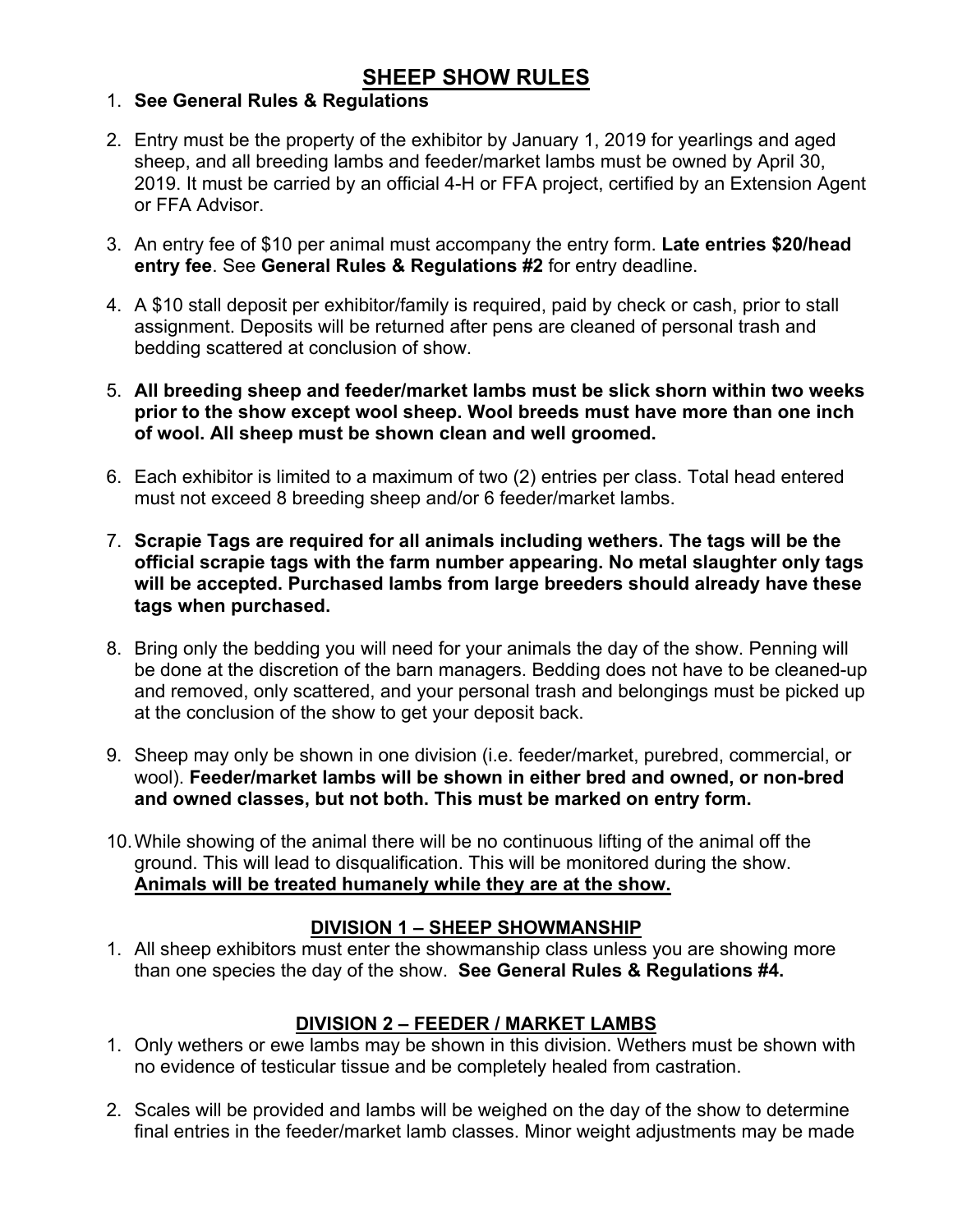by the show chair to balance classes. **All lambs must weigh a minimum of 50 lbs. Lambs will be weighed only if they are slick shorn no later than two weeks prior to show.**

- 3. Feeder/market classes will be divided by weight, not breed.
- 4. Ewe lambs shown in this division may not be shown in breeding classes.

Feeder/market lamb classes are as follows:

- Non-Bred and Owned single feeder/market lambs
- Bred and Owned single feeder/market lambs
- Pen of two feeder/market lambs (This class will be combined of both non-bred & owned and bred & owned lambs.)

## **DIVISION 3 – REGISTERED PUREBRED CLASSES**

- 1. All sheep must be the property of, and registration certificates issued in the name of, the exhibitor.
- 2. Only lambs may be exhibited with registration papers pending, however, the certificate of registration of the sire and dam must be available the day of the show.
- 3. Breed divisions must have four (4) or more animals exhibited by two (2) or more exhibitors. If less, they will be shown in other purebred.

#### 4. **All lambs must weigh a minimum of 50 lbs. All sheep in this division must be slick shorn within two weeks prior to show.**

- 5. Each class entry to be shown by the exhibitor only, with the exception of disability or injury, or the exhibitor has two (2) entries in the class.
- 6. The purebred sheep classes are as followed:

| <b>Class 1</b> | Junior ram lamb | Born January 1, 2019 or after |
|----------------|-----------------|-------------------------------|
| <b>Class 2</b> | Senior ram lamb | Born prior to January 1, 2019 |
| Class 3        | Yearling ram    | Between 1 and 2 years of age  |
| <b>Class 4</b> | Aged ram        | Two years or older            |
| Class 5        | Junior ewe lamb | Born January 1, 2019 or after |
| Class 6        | Senior ewe lamb | Born prior to January 1, 2019 |
| <b>Class 7</b> | Yearling ewe    | Between 1 and 2 years of age  |
| <b>Class 8</b> | Aged ewe        | Two years or older            |
|                |                 |                               |
|                |                 |                               |

## **DIVISION 4 – WOOL SHEEP**

- 1. Sheep in this division may be registered, grade, or crossbred. Sheep exhibited in this division may not be shown in any other division.
- 2. Wool sheep may be exhibited in full fleece, but all sheep must be clean and well groomed.
- 3. All lambs must weigh a minimum of 50 lbs.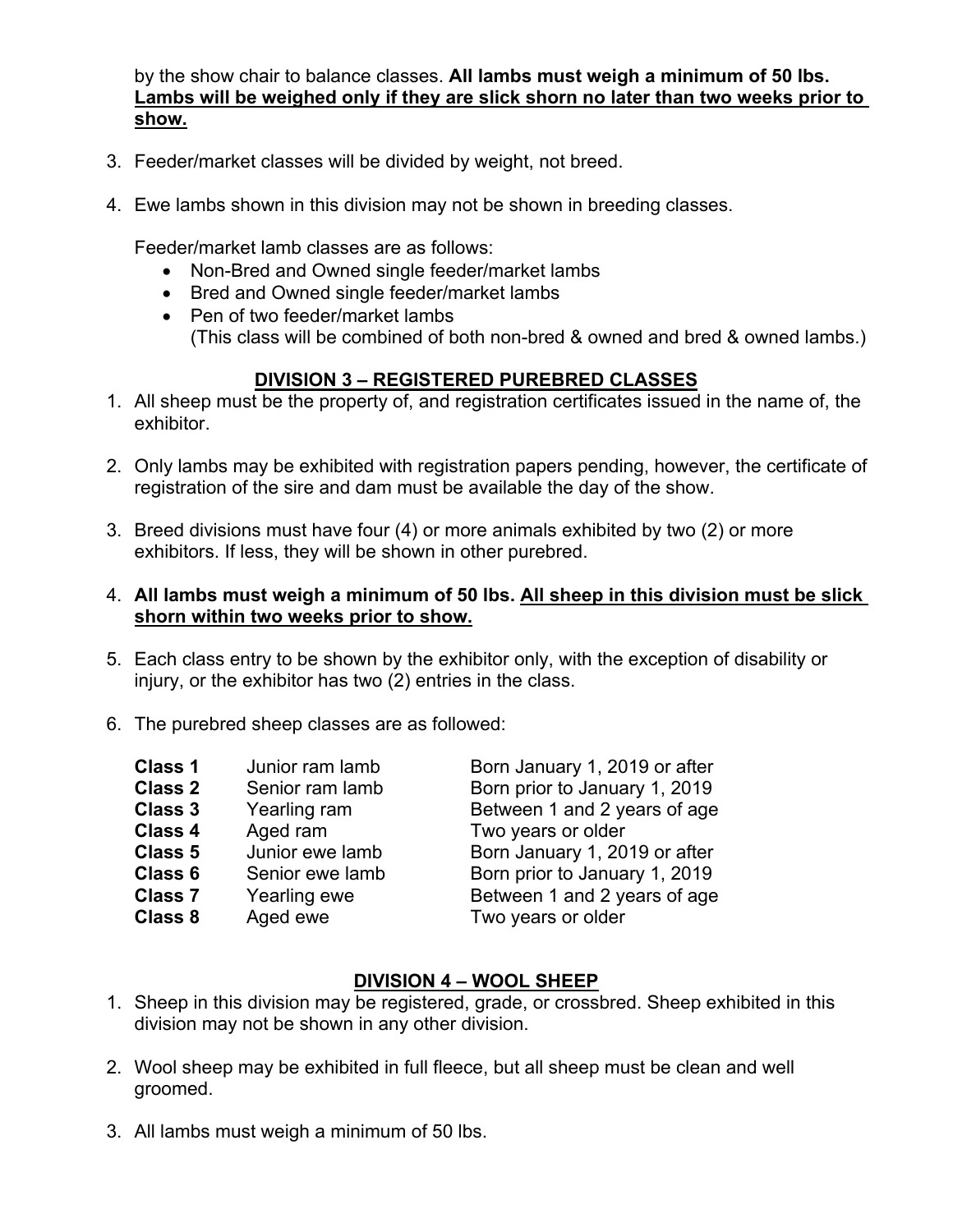- 4. Sheep should be entered as fine, medium, long, or coarse wool (in the space designated for breed).
- 5. Wool classes will be judged in two sections: fine and medium wools, and long and coarse wools. Sections with fewer than four (4) animals will be combined.
- 6. The wool sheep classes will be shown the same as listed under purebred classes.

#### **DIVISION 5 – COMMERCIAL SHEEP**

- 1. Sheep in this division may not be exhibited in any other divisions.
- 2. All lambs must weigh a minimum of 50 lbs. **All sheep must be slick shorn within two weeks prior to the show.**
- 3. The commercial sheep classes will be shown the same as listed under purebred classes.

## **SWINE SHOW RULES**

- 1. **See General Rules & Regulations.**
- 2. Entry must be in the property of the exhibitor by **April 30, 2019**. It must be carried as an official 4-H or FFA project, certified by an Extension Agent or FFA Advisor.
- 3. An entry fee of \$10 per animal must accompany the entry form. **Late entries \$20/head entry fee**. See **General Rules & Regulations #2** for entry deadline.
- 4. Each exhibitor is limited to a maximum of two (2) entries in each class. **Total head entered must not exceed 3 breeding gilts and/or 4 market hogs.**
- 5. Hogs entered in the feeder/market classes are not eligible to show in the breeding classes and the hogs entered in the breeding classes are not eligible to show in the feeder/market classes.
- 6. All hogs entered must weigh between 100 lbs. to 280 lbs. to be eligible to show. All hogs must be identified with an ear tag.
- 7. All hogs originating from an out of state breeder must be from a psuedodrabies free herd. Certification papers for out of state hogs must be presented to the show committee the day of the show or they will not be able to show. All hogs originating from a Virginia breeder are not required to show proof of psuedodrabies certification.
- 8. A \$10 stall deposit per exhibitor/family will be required, paid by check or cash, prior to stall assignment. Deposits will be returned after pens are cleaned out of personal trash and belongings, and the bedding scattered at the conclusion of the show.
- 9. Bring only the bedding you will need for your animals the day of the show. Penning will be done at the discretion of the barn managers. Bedding does not have to be cleaned-up and removed, just scattered.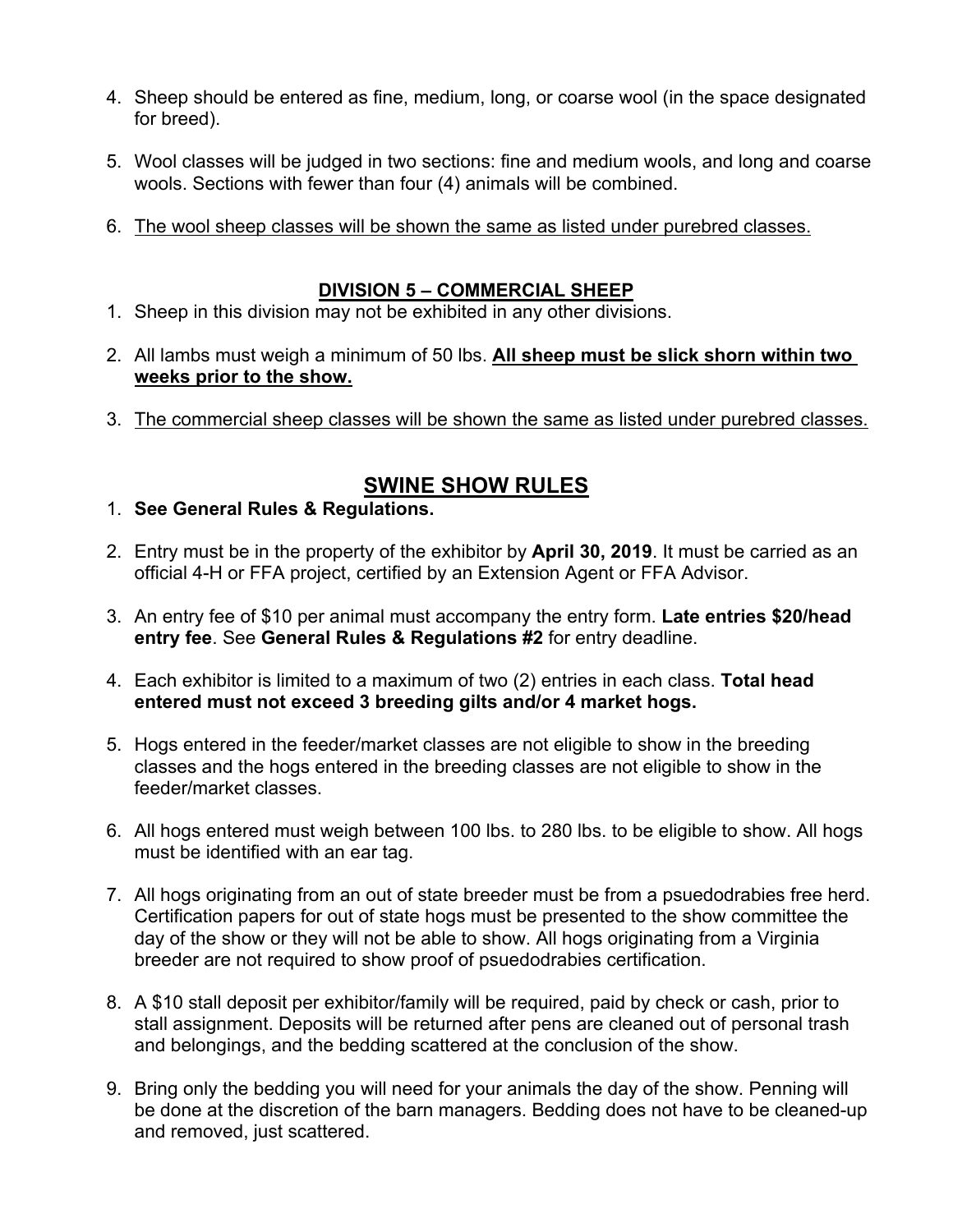#### **DIVISION 1 – SWINE SHOWMANSHIP**

1. All swine exhibitors must participate in the showmanship class unless you are showing more than one species. **See General Rules & Regulations.**

## **DIVISION 2 – BREEDING CLASSES**

- 1. All hogs will be weighed prior to the show. All gilts must weigh between 100 lbs. and 280 lbs.
- 2. There will not be individual breed classes. All gilts will be divided by Non-Bred & Owned and Bred & Owned and by weights at the discretion of the show managers.
	- Champion Non-Bred & Owned Gilt
	- Reserve Champion Non-Bred & Owned Gilt
	- Champion Bred & Owned Gilt
	- Reserve Champion Bred & Owned Gilt
	- Grand Champion and Reserve Grand Champion Overall

## **DIVISION 3 – FEEDER / MARKET HOG CLASSES**

- 1. All hogs will be weighed prior to the show. All hogs must weigh between 100 lbs. and 280 lbs.
- 2. Classes will be divided by Non-Bred & Owned and Bred & Owned and by the weights and at the discretion of the show managers.
	- Champion Non-Bred & Owned Feeder/Market
	- Reserve Champion Non-Bred & Owned Feeder/Market
	- Champion Bred & Owned Feeder/Market
	- Reserve Champion Bred & Owned Feeder/Market
	- Grand Champion and Reserve Grand Champion Overall

# **GOAT SHOW RULES**

- 1. **See General Rules & Regulations**
- 2. Entry must be in the property of the exhibitor by **April 30, 2019**. It must be carried as an official 4-H or FFA project, certified by an Extension Agent or FFA Advisor.
- 3. An entry fee of \$10 per animal must accompany the entry form. **Late entries \$20/head entry fee**. **See General Rules & Regulations #2 for entry deadline.**
- 4. A \$10 stall deposit per exhibitor/family is required, paid by check or cash, prior to stall assignment. Deposits will be returned after pens are cleaned of personal trash and bedding scattered at conclusion of show.
- 5. Penning will be done at the discretion of the barn managers. Stalls are limited and will be assigned on a first come-first served basis. Animals may be kept on trailers or you may bring your own stall set-up. (All beef, sheep, and swine will have sufficient stalls – the facility may not have enough stalls for all goat entries).
- 6. **Scrapie Tags are required for all animals including wethers. The tags will be the official scrapie tags with the farm number appearing. No metal slaughter only tags**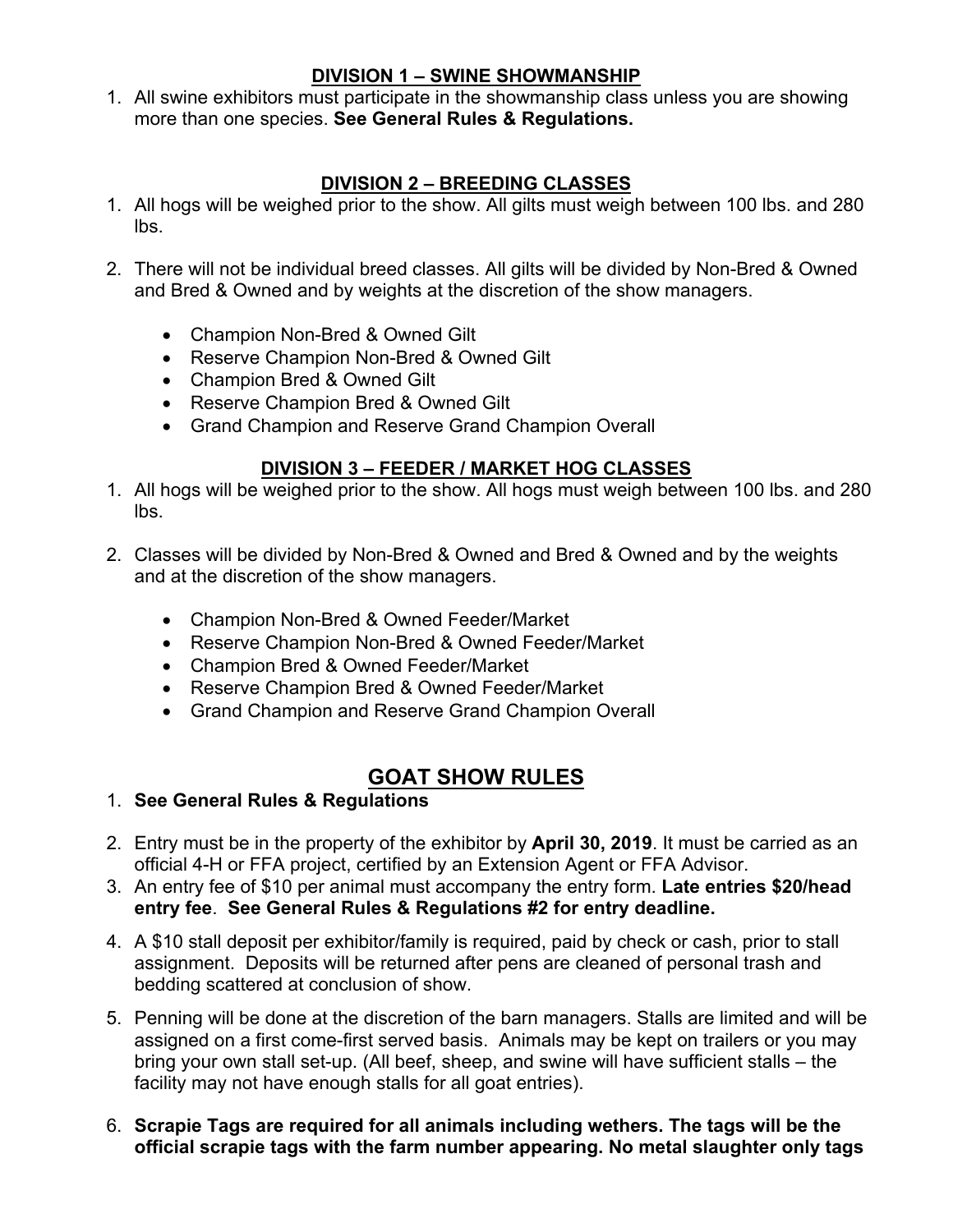**will be accepted. Purchased goats from large breeders should already have these tags when purchased.** 

7. While showing the animal, there will be no continuous lifting of the animal off the ground. This will lead to disqualification. This will be monitored during the show. All animals will be treated humanely while they are at the show.

## **DIVISION 1 –GOAT SHOWMANSHIP**

1. All goat exhibitors must enter the showmanship class unless you are showing more than one species the day of the show. **See general rules & regulations #4.**

#### **DIVISION 2 –MARKET GOATS**

- 1. Wethers or does may be shown in this division. Wethers must have evidence of castration present.
- **2. All goats must be born on Oct 15, 2018 or after to be entered.**
- 3. Scales will be provided and goats will be weighed on the day of the show to determine entries in market weight classes. Minor weight adjustment may be made by the show chair to balance weight classes.
- 4. Market classes will be divided by weight, not breed.

If you are a person with a disability and desire assistance or accommodations, please notify Carl Stafford in the Culpeper Extension Office at (540) 727-3435 x351 during business hours 8 am- 5pm. one week prior to show. \*TDD number is (800) 828-1120

Virginia Cooperative Extension programs and employment are open to all, regardless of age, color, disability, gender, gender identity, gender expression, national origin, political affiliation, race, religion, sexual orientation, genetic information, veteran status, or any other basis protected by law. An equal opportunity/affirmative action employer. Issued in furtherance of Cooperative Extension work, Virginia Polytechnic Institute and State University, Virginia State University, and the U.S. Department of Agriculture cooperating. Edwin J. Jones, Director, Virginia Cooperative Extension, Virginia Tech, Blacksburg; Jewel E. Hairston, Administrator,1890 Extension Program, Virginia State, Petersburg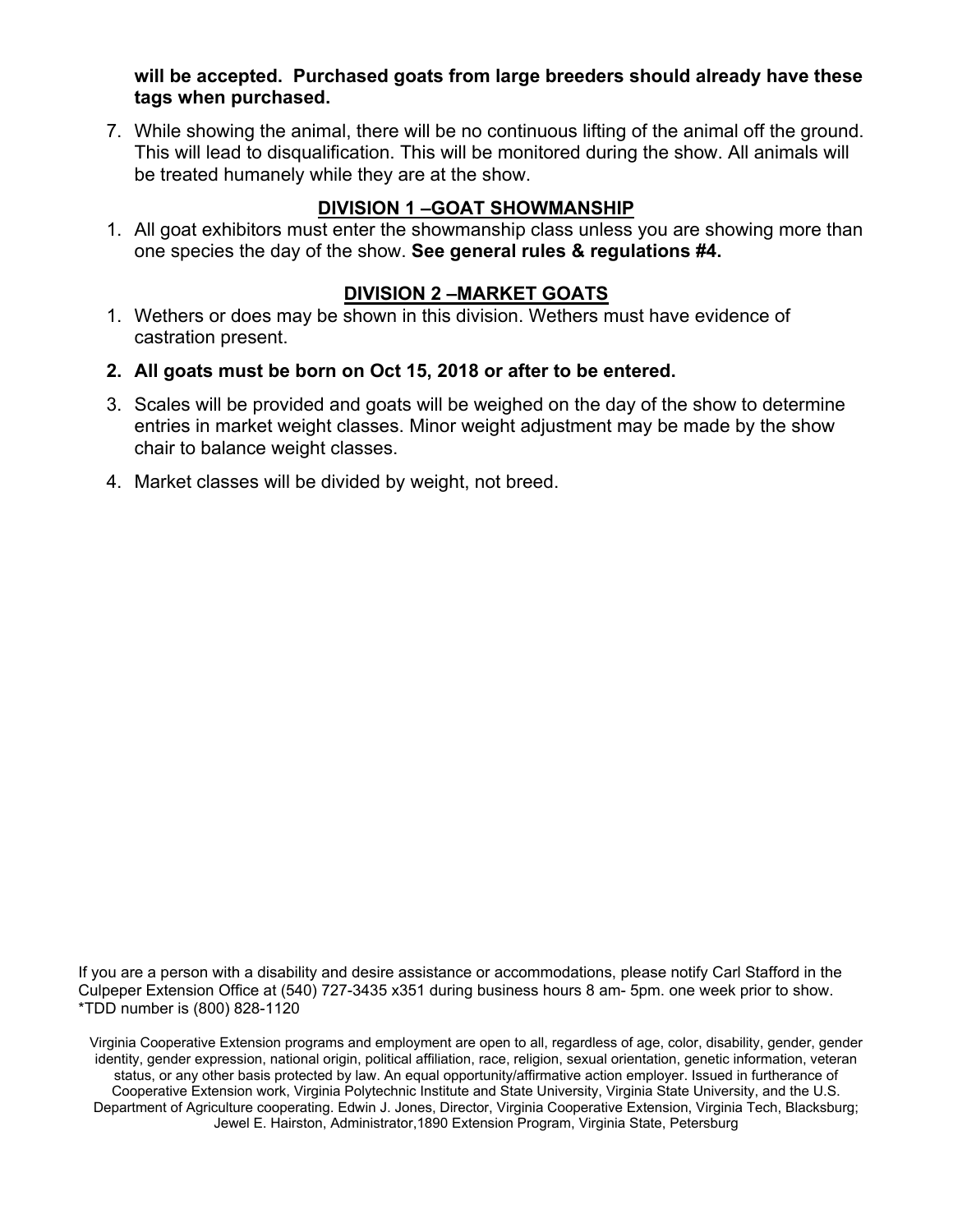#### **NORTHERN DISTRICT LIVESTOCK SHOW** ENTRY FORM **BEEF STEER – COMMERCIAL HEIFER**

#### **EXHIBITOR INFORMATION**

| <b>EXHIBITOR</b>                                                                      |                                   |                                                                                                                                                                            |  |
|---------------------------------------------------------------------------------------|-----------------------------------|----------------------------------------------------------------------------------------------------------------------------------------------------------------------------|--|
| Address                                                                               | City                              | Zip                                                                                                                                                                        |  |
| County                                                                                | Your age as of September 30, 2019 |                                                                                                                                                                            |  |
| Phone                                                                                 | E-mail                            |                                                                                                                                                                            |  |
| Is this your first year showing Beef in 4-H/FFA? Yes<br>Showmanship class (check one) |                                   | <b>No</b>                                                                                                                                                                  |  |
| <b>Junior Novice</b><br><b>Intermediate Novice</b><br><b>Senior Novice</b>            | Junior<br>Intermediate<br>Senior  |                                                                                                                                                                            |  |
| <b>ANIMAL INFORMATION: Animal's Birth Date:</b>                                       |                                   | Total Number of Steers entered: $x $20/\text{head} =$ (\$40 for late entries)<br>Enter only ONE animal per form   REGISTRATION PAPERS ARE NOT REQUIRED<br>Animal's tag $#$ |  |
| <b>Breed of Animal</b>                                                                |                                   |                                                                                                                                                                            |  |
| <b>Class (Check only one)</b>                                                         |                                   |                                                                                                                                                                            |  |
| <b>Feeder/Market Steer</b>                                                            |                                   |                                                                                                                                                                            |  |
| <b>Commercial Heifer</b>                                                              |                                   |                                                                                                                                                                            |  |
| Is this animal a Bred & Owned project:                                                | Yes<br>No                         |                                                                                                                                                                            |  |

A completed and signed Health History Report for the 4-H members. **Make checks payable to NORTHERN DISTRICT LIVESTOCK SHOW.** Checks are preferred over cash. I have read the rules and code of conduct of the Northern District Livestock Show and certify that the above information is correct and that the animal entered meets all necessary requirements.

Exhibitor's Signature **Parent's Signature** Parent's Signature Date

\_\_\_\_\_\_\_\_\_\_\_\_\_\_\_\_\_\_\_\_\_\_\_\_\_\_\_\_\_ \_\_\_\_\_\_\_\_\_\_\_\_\_\_\_\_\_\_\_\_\_\_\_\_\_\_\_\_\_\_ \_\_\_\_\_\_\_\_\_

Agent/Ag. Instructor Signature Date

\_\_\_\_\_\_\_\_\_\_\_\_\_\_\_\_\_\_\_\_\_\_\_\_\_\_\_\_\_ \_\_\_\_\_\_\_\_\_\_\_\_\_

Please make additional copies as needed!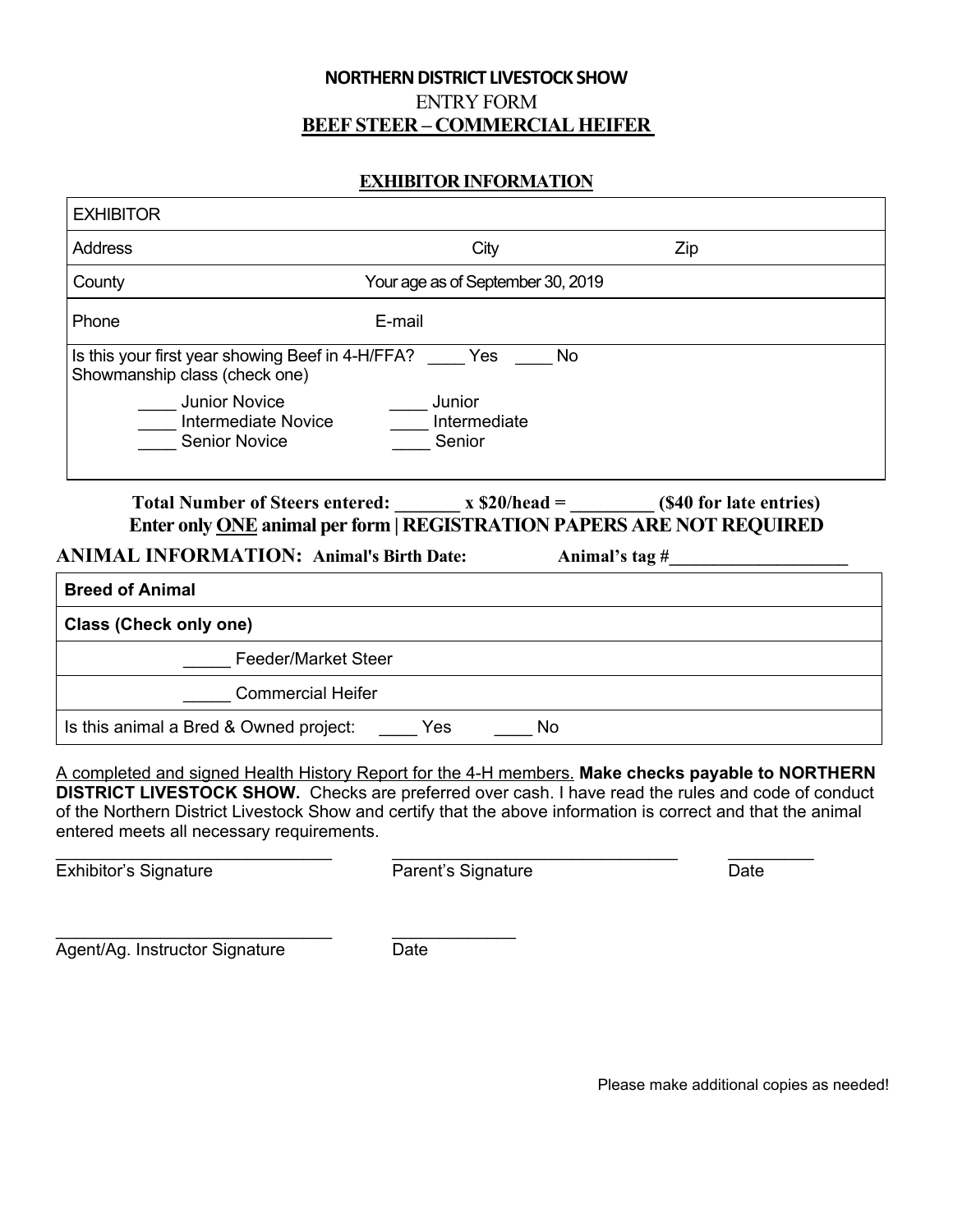## **NORTHERN DISTRICT LIVESTOCK SHOW PUREBRED HEIFER PROJECT ENTRY FORM**

|          | <b>EXHIBITOR</b>          |                                                                                       |                                     |           |                                                                                                                                                                                                                                    |
|----------|---------------------------|---------------------------------------------------------------------------------------|-------------------------------------|-----------|------------------------------------------------------------------------------------------------------------------------------------------------------------------------------------------------------------------------------------|
|          | <b>Address</b>            |                                                                                       | City                                |           | Zip                                                                                                                                                                                                                                |
|          | County                    |                                                                                       | Your age as of September 30, 2019   |           |                                                                                                                                                                                                                                    |
|          | Phone                     |                                                                                       | E-mail                              |           |                                                                                                                                                                                                                                    |
|          |                           | Is this your first year showing Beef in 4-H/FFA? Yes<br>Showmanship class (check one) |                                     | <b>No</b> |                                                                                                                                                                                                                                    |
|          |                           | <b>Junior Novice</b><br><b>Intermediate Novice</b><br><b>Senior Novice</b>            | __ Junior<br>Intermediate<br>Senior |           |                                                                                                                                                                                                                                    |
|          |                           |                                                                                       |                                     |           | Total Number of Heifers entered: $x $20/head =$ (\$40 fee for late entries)                                                                                                                                                        |
|          | <b>HEIFER INFORMATION</b> |                                                                                       |                                     |           |                                                                                                                                                                                                                                    |
|          | <b>Breed of Animal:</b>   |                                                                                       |                                     |           |                                                                                                                                                                                                                                    |
|          | Name of Animal:           |                                                                                       | Registration No.                    |           |                                                                                                                                                                                                                                    |
|          | Animal's Date of Birth:   |                                                                                       |                                     |           |                                                                                                                                                                                                                                    |
|          | Tattoo Marks:             | Left Ear -                                                                            | Right Ear -                         |           |                                                                                                                                                                                                                                    |
| Sire:    |                           |                                                                                       | Registration No.                    |           |                                                                                                                                                                                                                                    |
| Dam:     |                           |                                                                                       | Registration No.                    |           |                                                                                                                                                                                                                                    |
|          | Date Purchased:           |                                                                                       |                                     |           |                                                                                                                                                                                                                                    |
|          | Name of Breeder:          |                                                                                       |                                     |           |                                                                                                                                                                                                                                    |
| Address: |                           |                                                                                       |                                     |           |                                                                                                                                                                                                                                    |
|          |                           | information is correct and that the animal entered meets all necessary requirements.  |                                     |           | A completed and signed Health History Report for the 4-H. Make checks payable to Northern District Livestock<br>Show. I have read the rules and code of conduct of the Northern District Livestock Show and certify that the above |

Exhibitor's Signature **Parent's Signature** Parent's Signature Date

\_\_\_\_\_\_\_\_\_\_\_\_\_\_\_\_\_\_\_\_\_\_\_\_\_\_\_\_\_ \_\_\_\_\_\_\_\_\_\_\_\_\_\_\_\_\_\_\_\_\_\_\_\_\_\_\_ \_\_\_\_\_\_\_\_\_\_\_\_\_

\_\_\_\_\_\_\_\_\_\_\_\_\_\_\_\_\_\_\_\_\_\_\_\_\_\_\_\_\_ \_\_\_\_\_\_\_\_\_\_\_\_\_\_ Agent/Ag. Instructor Signature **Contact Contact Contact Contact Contact** Date

Please make additional copies as needed!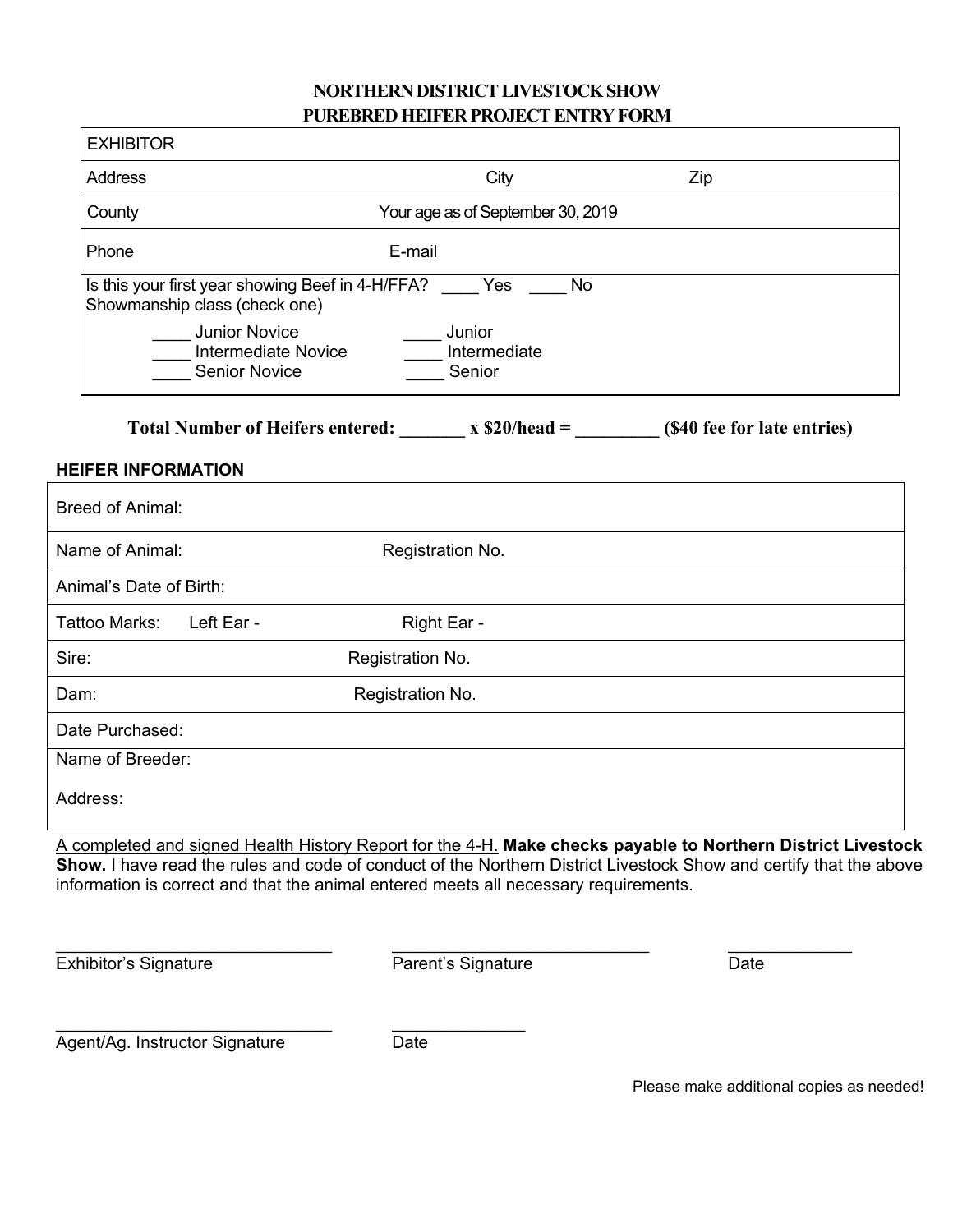## **NORTHERN DISTRICT LIVESTOCK SHOW SHEEP ENTRY FORM**

| <b>EXHIBITOR</b>                                                                       |                                                                      |                                                                                                                                                                                                                                                                                                                          |
|----------------------------------------------------------------------------------------|----------------------------------------------------------------------|--------------------------------------------------------------------------------------------------------------------------------------------------------------------------------------------------------------------------------------------------------------------------------------------------------------------------|
| <b>Address</b>                                                                         | City                                                                 | Zip                                                                                                                                                                                                                                                                                                                      |
| County                                                                                 | Your age as of September 30, 2019                                    |                                                                                                                                                                                                                                                                                                                          |
| Phone                                                                                  | E-mail                                                               |                                                                                                                                                                                                                                                                                                                          |
| Showmanship class (check one)                                                          | Is this your first year showing Sheep in 4-H/FFA? _____ Yes _____ No |                                                                                                                                                                                                                                                                                                                          |
| _____ Junior Novice<br>____ Junior Novice<br>____ Intermediate Novice<br>Senior Novice | _____ Junior<br>_____ Intermediate<br>Senior                         |                                                                                                                                                                                                                                                                                                                          |
|                                                                                        |                                                                      |                                                                                                                                                                                                                                                                                                                          |
|                                                                                        |                                                                      | Total head entered not to exceed 8 breeding and /or 6 feeder/market lambs.                                                                                                                                                                                                                                               |
|                                                                                        | _____ Commercial ______ Wool Sheep _____ Registered                  | Division (check one) _____ Non-Bred & Owned feeder/market _____ Bred & Owned feeder/market                                                                                                                                                                                                                               |
| Wool Sheep Only (check one) _____ Fine/Medium Wool ______ Long/Coarse Wool             |                                                                      |                                                                                                                                                                                                                                                                                                                          |
| Animal's Date of Birth:                                                                | Animal's Registration #                                              |                                                                                                                                                                                                                                                                                                                          |
| Breeding Only - Is this Animal a Bred & Owned Project? _____ Yes ______ No             |                                                                      |                                                                                                                                                                                                                                                                                                                          |
| Animal's Scrapie Tag#                                                                  |                                                                      |                                                                                                                                                                                                                                                                                                                          |
|                                                                                        | Commercial _____ Wool Sheep _____ Registered                         | Division (check one) _____ Non-Bred & Owned feeder/market _____ Bred & Owned feeder/market                                                                                                                                                                                                                               |
| Wool Sheep Only (check one) _____ Fine/Medium Wool ______ Long/Coarse Wool             |                                                                      |                                                                                                                                                                                                                                                                                                                          |
| Animal's Date of Birth:                                                                | Animal's Registration #                                              |                                                                                                                                                                                                                                                                                                                          |
| Breeding Only - Is this Animal a Bred & Owned Project? _____ Yes                       |                                                                      | No                                                                                                                                                                                                                                                                                                                       |
| Animal's Scrapie Tag#                                                                  |                                                                      |                                                                                                                                                                                                                                                                                                                          |
| meets all necessary requirements.                                                      |                                                                      | A completed and signed health History Report for the 4-H. Make checks payable to NORTHERN DISTRICT<br>LIVESTOCK SHOW. Checks are preferred over cash. I have read the rules and code of conduct of the<br>Northern District Livestock Show and certify that the above information is correct and that the animal entered |
| <b>Exhibitor's Signature</b>                                                           | Parent's Signature                                                   | Date                                                                                                                                                                                                                                                                                                                     |
| Agent/Ag. Instructor Signature                                                         | Date                                                                 |                                                                                                                                                                                                                                                                                                                          |
|                                                                                        |                                                                      | Please make additional copies as needed!                                                                                                                                                                                                                                                                                 |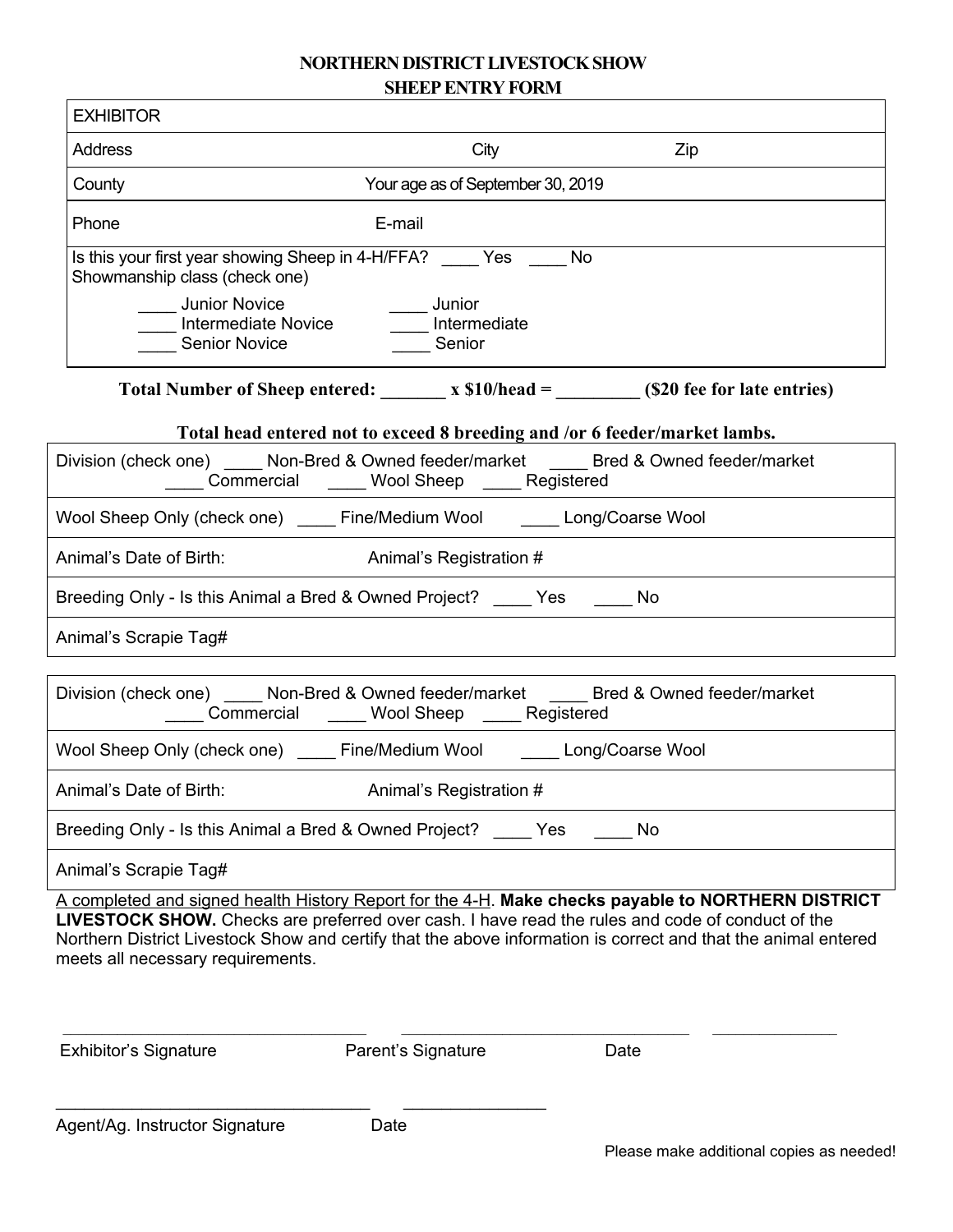#### **NORTHERN DISTRICT LIVESTOCK SHOW GOAT ENTRY FORM**

| <b>EXHIBITOR</b>                                                                   |                                   |     |
|------------------------------------------------------------------------------------|-----------------------------------|-----|
| Address                                                                            | City                              | Zip |
| County                                                                             | Your age as of September 30, 2019 |     |
| Phone                                                                              | E-mail                            |     |
| Is this your first year showing Goats in 4-H/FFA?<br>Showmanship class (check one) | Yes<br><b>No</b>                  |     |
| <b>Junior Novice</b><br>Intermediate Novice<br><b>Senior Novice</b>                | Junior<br>Intermediate<br>Senior  |     |

Total Number of Goats entered: x \$10/head = (\$20 fee for late entries)

| Class                           | Date of Birth | Name of Animal | Meat Goat Tag # |
|---------------------------------|---------------|----------------|-----------------|
|                                 |               |                |                 |
|                                 |               |                |                 |
|                                 |               |                |                 |
|                                 |               |                |                 |
|                                 |               |                |                 |
|                                 |               |                |                 |
|                                 |               |                |                 |
| $A = \{x_1, x_2, \ldots, x_n\}$ |               |                |                 |

Animal's Scrapie Tag#  $***$ Fees are nonrefundable

A completed and signed health History Report for the 4-H. **Make checks payable to NORTHERN DISTRICT LIVESTOCK SHOW.** Checks are preferred over cash. I have read the rules and code of conduct of the Northern District Livestock Show and certify that the above information is correct and that the animal entered meets all necessary requirements.

 $\mathcal{L}_\mathcal{L} = \mathcal{L}_\mathcal{L}$ 

Exhibitor's Signature **Parent's Signature** Date

Agent/Ag. Instructor Signature Date

\_\_\_\_\_\_\_\_\_\_\_\_\_\_\_\_\_\_\_\_\_\_\_\_\_\_\_\_\_\_\_\_\_ \_\_\_\_\_\_\_\_\_\_\_\_\_\_\_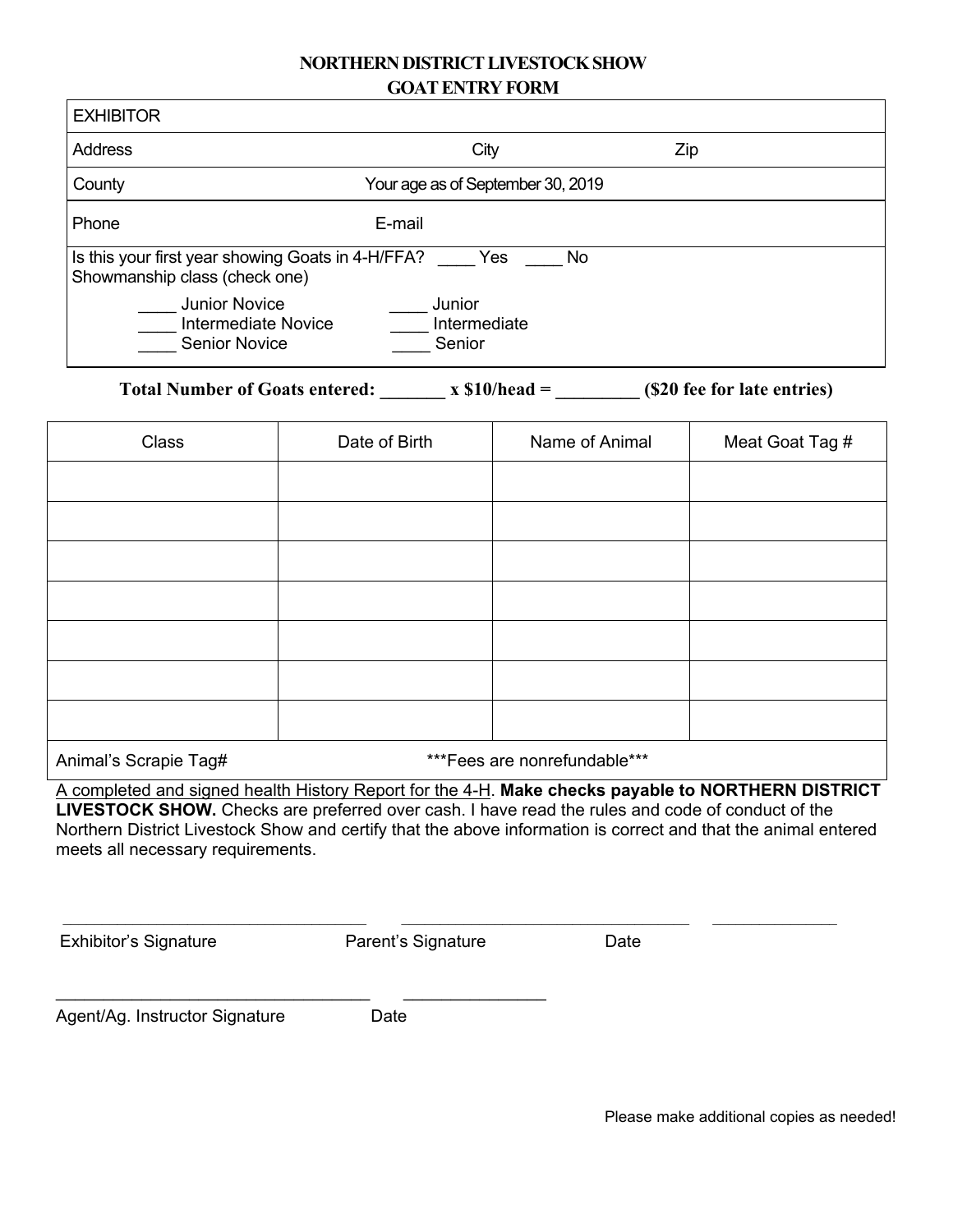#### **NORTHERN DISTRICT LIVESTOCK SHOW SWINE ENTRY FORM**

| <b>EXHIBITOR</b>                                                                                                                   |                            |                                         |                                                                                                                                                                                                                                                                                                                                   |
|------------------------------------------------------------------------------------------------------------------------------------|----------------------------|-----------------------------------------|-----------------------------------------------------------------------------------------------------------------------------------------------------------------------------------------------------------------------------------------------------------------------------------------------------------------------------------|
| <b>Address</b>                                                                                                                     |                            | City                                    | Zip                                                                                                                                                                                                                                                                                                                               |
| County                                                                                                                             |                            | Your age as of September 30, 2019       |                                                                                                                                                                                                                                                                                                                                   |
| Phone                                                                                                                              | E-mail                     |                                         |                                                                                                                                                                                                                                                                                                                                   |
| Is this your first year showing swine in 4-H/FFA? Yes No<br>Showmanship class (check one)<br>Junior Novice<br><b>Senior Novice</b> | <b>Intermediate Novice</b> | <b>Junior</b><br>Intermediate<br>Senior |                                                                                                                                                                                                                                                                                                                                   |
|                                                                                                                                    |                            |                                         | Total Number of Swine entered: X \$10/head = (\$20 fee for late entries)                                                                                                                                                                                                                                                          |
| Division (check one) ______ Breeding Gilt _________ Feeder/Market Hog                                                              |                            |                                         |                                                                                                                                                                                                                                                                                                                                   |
| Animal's Date of Birth:                                                                                                            |                            |                                         |                                                                                                                                                                                                                                                                                                                                   |
| Ear Tag#                                                                                                                           |                            |                                         |                                                                                                                                                                                                                                                                                                                                   |
| Is this Animal a Bred & Owned project? _____ Yes                                                                                   |                            | No                                      |                                                                                                                                                                                                                                                                                                                                   |
| Division (check one) ______ Breeding Gilt _________ Feeder/Market Hog                                                              |                            |                                         |                                                                                                                                                                                                                                                                                                                                   |
| Animal's Date of Birth:                                                                                                            |                            |                                         |                                                                                                                                                                                                                                                                                                                                   |
| Ear Tag#                                                                                                                           |                            |                                         |                                                                                                                                                                                                                                                                                                                                   |
| Is this Animal a Bred & Owned project? Yes                                                                                         |                            | No                                      |                                                                                                                                                                                                                                                                                                                                   |
| Division (check one)                                                                                                               | <b>Breeding Gilt</b>       | Feeder/Market Hog                       |                                                                                                                                                                                                                                                                                                                                   |
| Animal's Date of Birth:                                                                                                            |                            |                                         |                                                                                                                                                                                                                                                                                                                                   |
| Ear Tag#                                                                                                                           |                            |                                         |                                                                                                                                                                                                                                                                                                                                   |
| Is this Animal a Bred & Owned project?                                                                                             | Yes                        | No                                      |                                                                                                                                                                                                                                                                                                                                   |
|                                                                                                                                    |                            |                                         | A completed and signed health History Report for the 4-H. Make checks payable to NORTHERN DISTRICT<br><b>LIVESTOCK SHOW.</b> I have read the rules and code of conduct of the Northern District Livestock Show and<br>certify that the above information is correct and that the animal entered meets all necessary requirements. |
| <b>Exhibitor's Signature</b>                                                                                                       |                            | Parent's Signature                      | Date                                                                                                                                                                                                                                                                                                                              |

\_\_\_\_\_\_\_\_\_\_\_\_\_\_\_\_\_\_\_\_\_\_\_\_\_\_\_\_\_\_\_ \_\_\_\_\_\_\_\_\_\_\_\_\_\_